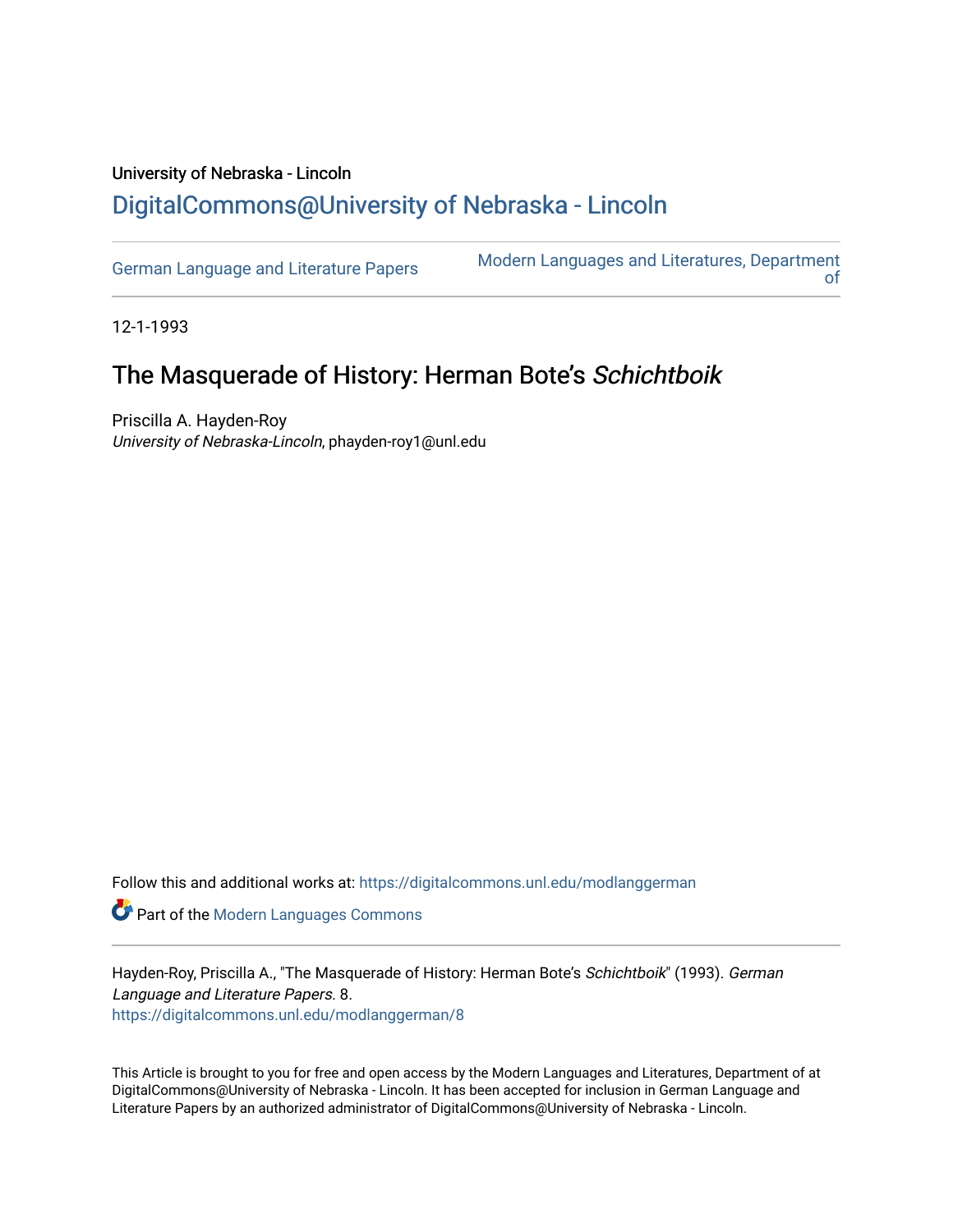### **The Masquerade of History: Herman Bote's** *Schichtboik*

*Priscilla Hayden-Roy*

In medieval city chronicles of northern Germany we find an interesting instance of polysemy in the word "schicht," which is used to mean both "history" and "uprising".<sup>1</sup> This semantic overlap suggests a strong association in the contemporary imagination between the processes of historical change and the manifestation of disorder. This association is reflected in the practice of city chronicle writing in the medieval and late medieval period, which frequently was undertaken in the aftermath of an uprising.<sup>2</sup> The chronicle documented the legitimacy of the restored order, and served the specific purpose of perpetuating the city's present legal status, in the same way a legal document could. An extension of the council's interests, the chronicle made sense of the uprising by relating it to a present, lasting and eternally valid *Rechtszustand.*3 Histories of the *schichten* thus contributed to the stabilization process following an uprising, by documenting the passage out of the medium of change and into the changeless state of *Recht.* The *schicht*—both the history and the uprising—concluded with the reestablishing of order.

In the discussion below I would like to explore what the implications of this polysemy might be for a German city chronicler of the late medieval

1 Jacob Grimm, Wilhelm Grimm: *Deutsches Wörterbuch*. Vol. 14. Leipzig 1893, p. 2633 f; K. Schiller, A. Lübben: *Mittelniederdeutsches Wörterbuch*. Vol. 4. Münster 1931, p. 85 f.

<sup>2</sup> Wilfried Ehbrecht: Bürgertum und Obrigkeit in den hansischen Städten des Spätmittelalters. In: *Die Stadt am Ausgang des Mittelalters*. Ed. Wilhelm Rausch. Linz/ Donau 1974, pp. 275–302, here p. 281; Johannes Bernhard Menke: Geschichtsschreibung und Politik in deutschen Städten des Spätmit telalters. In: *Jahrbuch des kölnischen Geschichtsvereins* 33 (1958), pp. 1–84; 34/35 (1960), pp. 162–194; here pp. 82–84, 184–187.

3 Heinrich Schmidt: Die deutschen Städtechroniken als Spiegel des bürgerlichen Selbstverständnisses im Spätmittelalter. Göttingen 1958, pp. 36, 61–62, 111–117; Menke: Geschichtsschreibung und Politik, pp. 181–183.

Published in *Daphnis: Zeitschrift für Mittlere Deutsche Literatur* 22:4 (1993), pp. 561–580. Published by Editions Rodopi B.V. Copyright © 1993 Editions Rodopi B.V. Used by permission.

http://www.rodopi.nl/senj.asp?SerieId=DAPHN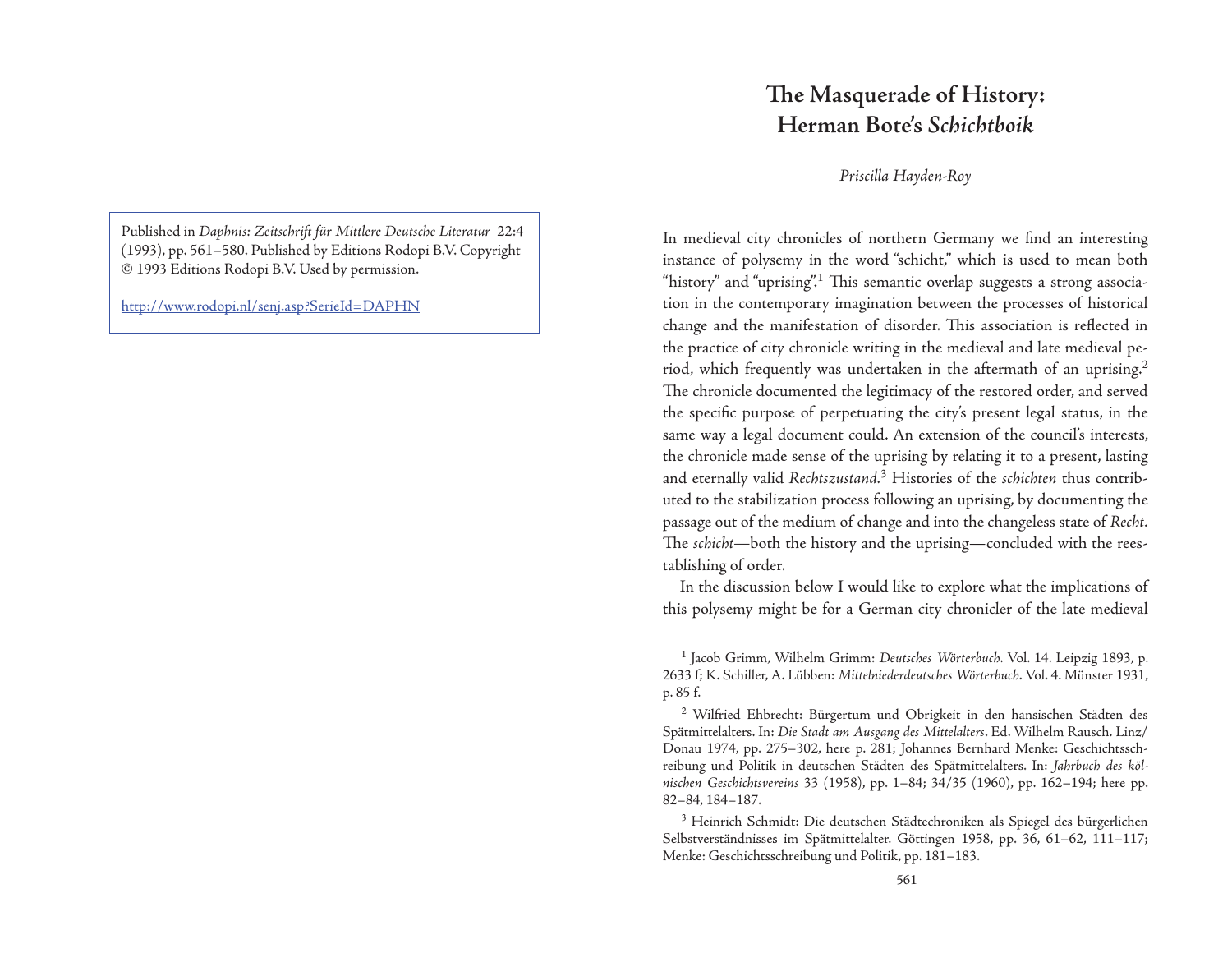period, by looking at a specific example, Herman Bote's *Schichtboik*.<sup>4</sup> This work relates the history of six uprisings that occurred in the medieval Hanseatic city of Brunswick between 1292 and 1514. As the city tax collector and the son of a councilman, Bote was well-informed regarding city politics. This combined with his considerable literary skills—Bote is the author of numerous historical and didactic works, and most recently has been put forward as the author of the anonymously published chapbook, *Em kurtzweilig Lesen von Dil Ulenspiegel* <sup>5</sup> *—*made him a uniquely well-qualified chronicler of Brunswick's *schichten*. The *Schichtboik*, like Bote's other works, reflects the political and social views of a loyal supporter of the city order, who attempts to justify this order in the face of forces threatening it from within and outside its walls. Although the work apparently was not commissioned by Brunswick's city council, it is likely that they are Bote's desired readers. Bote's purpose in writing the *Schichtboik* was to admonish the council to work for the "common good"6 and thereby uphold the Hanseatic city order, its political privileges, trading rights and financial stability, lest the city fall prey to the territorial princes. Already in the foreword we read the cautionary warning, "weset vorsichtich," that Bote reiterates throughout the *Schichtboik.* Bote appeals to the authority of tradition, both civic and religious, in arguing conservatively for the preservation of the old, "holy" order.

In the course of this paper I shall examine: first, how Bote's diction reflects the polarity between the eternal, "holy" order and the historical realm of the *schichten;* second, how he conceptualizes the *schicht* as masquerade or what I would like to call here *Eulenspiegelei*, and finally, how Bote, in his concern to perpetuate order, begins to undermine the concept of civic order

based on a corporative structure and the voluntary oath, replacing it with the concept of *Obrigkeit,* where the council maintains order through force. We will see that in so doing, Bote unwittingly lets masquerade infiltrate the holy order, which in turn renders the boundary between eternal order and temporal disorder porous, and opens up the possibility of writing history as a continuous narrative.

I

Bote's chronicle typifies late medieval city chronicles in the strongly polarized diction he employs in depicting persons and qualities that tend to preserve order in Hanseatic Brunswick vs. those which do not. The city's *Recht*, the laws and privileges that guarantee its free status vis-à-vis the princes, and which protect the trading rights that preserve the "common good," is in the mind of the late medieval city chronicler a divine institution. Preservation of the city constitutes piety;<sup>7</sup> those upholding this *Recht*—meaning both rights and laws—are typically designated as pious.<sup>8</sup> Recht is defined and anchored in the voluntary oath, which obligates the burgher before God to an order with claims to divine legitimacy. The most blessed state for the city is one of concord—where council and burgher are united single-mindedly in their shared purpose of guarding and preserving "dat ghemeyne ghut." Bote conceives of concord as a sort of protective wall of common will circumscribing the city and its institutions, where individual interests are subjected to the whole. Thus the moral categories of humility and neighborly love are particularly important components of the civic piety that generates concord.

Perhaps nowhere else are the full dimensions of concord better visualized in the *SB* than in the processions performed in honor of Brunswick's patron saint, Auctor. Clergy, councilmen and guildsmen processed

7 Schmidt: Die deutschen Städtechroniken, pp. 37, 86–89.

<sup>8</sup> The following examples are representative: "Dut sulfte vorvoren ander *vrome lude* ock dede ander huse bewarden der schichtmekers, dat se seghen dat se uth oren husen gingen unde drogen hernesch under den hoyken [. . .]. So wart dat van den *vromen luden* vormeldet, de de borgermester upweckeden" (SB, p. 343 f ); *"Frome lude,* de dusse vorrederie markeden, warnden de borgermester davore" (SB, p. 354; emphasis mine).

<sup>4</sup> Herman Bote: Dat Schichtboik. In: Die Chroniken der niedersächsischen Städte. Braunschweig. Vol. 2. Ed. Ludwig Hänselmann. Göttingen 1962 (=Die Chroniken der deutschen Städte vom 14. bis ins 16. Jahrhundert. Vol. 16.), pp. 299–493; references hereafter to *SB.*

<sup>5</sup> Ein kurtzweilig Lesen von Dil Ulenspiegel. Ed. Wolfgang Lindow. Stuttgart 1978; references hereafter to TE. Bote's authorship of the work was first put forward convincingly by Peter Honegger: Ulenspiegel. Ein Beitrag zur Druckgeschichte und zur Verfasserfrage. Neumünster 1973.

<sup>6 &</sup>quot;Sunderliken to bedenckende unde vorttosetten dat ghemeyne ghut" (*SB*, p. 299).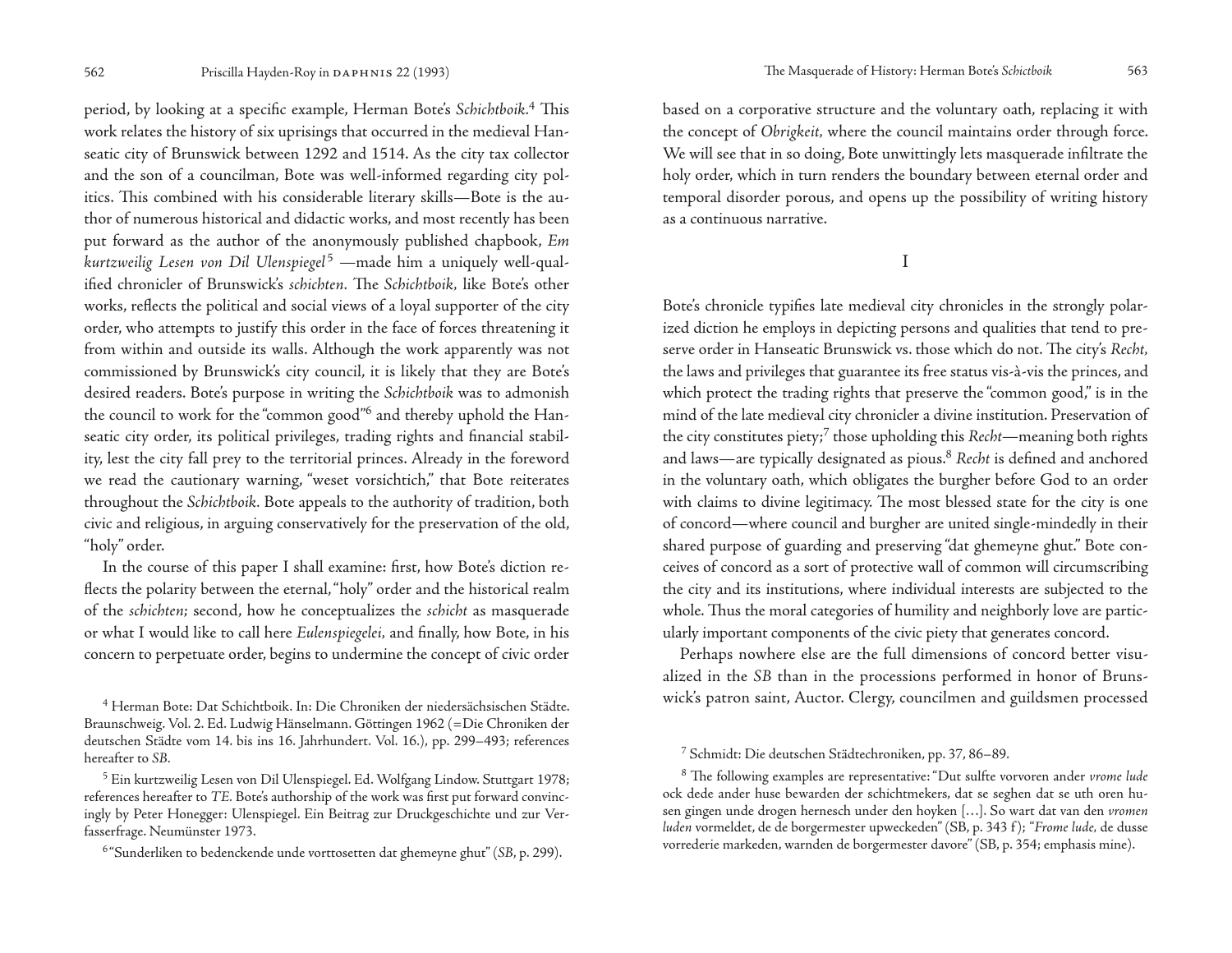564 Priscilla Hayden-Roy in DAPHNIS 22 (1993)

around the city walls annually, bearing the saint's relics in a ritual meant to ward off danger from the city.<sup>9</sup> The procession inscribed a holy circle, as it were, around the city, creating an image of impervious integrity, of concord. Not surprisingly, we find that the restoration of concord was often celebrated with a procession. In 1446 the council narrowly averted a violent uprising by a faction of the guilds, who were attempting to acquire the privileges of the patricians and wealthier guilds for themselves.<sup>10</sup> The council decided to commemorate the patron saint's gift of restored concord by having a new coffin for St. Auctor's remains built of silver and gold, and to institute a second, new festival procession with the coffin. The procession was preceded by the renewal of oaths of fidelity to the council. Here the sign—the words of the oath and the ceremony achieves sacramental significance as the manifestation of divine presence within the civic order. Sign and signified coalesce, lifting the city back into the stasis of eternal order.

Discord, on the other hand, arises when self-interest takes precedence over the common good. When pride, hatred, envy, or partisan behavior take root, this opens the door to uprisings. The protective wall of common will fragments, becoming permeable and susceptible to invasion, most frequently by the princes. Writes Bote in the introduction to the *SB,* addressing the leaders of the city:

Mysterious it is, and a [case of] great forgetfulness, that the honorable people in the great, powerful cities, which have been freed from the princes and granted privileges, should regard these things so little and so lightly and not consider that much evil arises in the cities by [such] contempt and neglect. In particular the common good must be considered and promoted: when the common good is guarded assiduously and the authorities of the cities feel kindly towards one another, I believe that God will not allow any discord or doubting to

<sup>9</sup> Bertolt Meyers, Abbot of St. Aegid in Brunswick, states in his chronicle of the uprising of 1446: "so fro [=oft] alsedenne sunte Autoris ghebeente wert umme de stad gedraghen, syn de inwoners seeker van oren vianden." (Die Chroniken der niedersächsischen Städte. Braunschweig. Vol. 2, p. 515 f; also cited by Schmidt: Die deutschen Städtechroniken, p. 94.)

10 "Schicht der unhorsem borger" (SB, pp. 332–348).

arise among them. But self-interest and envy are strong among the patriciate; they are partisan, so that secret hate takes a strong foothold, and after years—maybe ten, twenty, or thirty years—discord arises among them. By casting pearls before the swine, someone can vent his anger on his enemy. But then it comes about that both parties lose life and goods, frequently at the same time bringing the city under the control of the princes.<sup>11</sup>

As the etymology of the word "twydracht" suggests, discord arises when "two-ness," or a principle of division, asserts itself over the holy number "one," in medieval theology associated with the unity of being in God. While Bote never engages in theological speculation concerning the numerical symbolism of *Eintracht* and *Zwietracht,* it is apparent that theological assumptions associated with two-ness and one-ness inform his depiction of Brunswick. City history is a series of discordant deviations from the blessed and honorable state of civic unity, of concord. Through discord the "sin of change," the *schicht*, is initiated. Those who in promoting their own interests bring about discord and disorder are conceived of as betrayers; drawing on the Biblical parable, Bote also likens them to those who cast

<sup>n</sup>"Wunder is dutte unde grot vorgettenheyt, dat de erbaren lude in den groten mechtigen steden, dede van den fursten gefriget synt unde bepribeleyget, dusse dinghe so ringhe unde weynich achten unde bedencken nicht, dat van vorach-tinge unde vorsumenisse vele quades in den steden upkumpt. Sunderliken to bedenckende unde vorttosetten dat ghemeyne ghut: wan dat gemeyne guth so flidigen geaehtet worde, unde de oversten der stede sick under malckandere leyff hedden, ik befrochte my, dat got neyne twydracht ane twyvele dar lete manghet komen. Over de egene nuth unde affgunst de is sere in den steden mangk den slechten, dat se partigeschen syn, so dat de hemelicke hat so sere ingrest, dat na jaren, over teyne, twintich edder drittich jaren, under one upsteyt eyne twidracht myt hulpe der soghen, wan dar de perlen werdet voregegoten, uppe dat he synen moyd an synem hetelere mach kolen. unde kumpt denne ock vaken unde vele, dat eyn myt synem vyende vorlust liff unde ghud, unde bringet vaken de stede in de wait der fursten" (SB, p. 299). English translations of *SB* are mine; I have consulted Ludwig Hänselmann's very free modern German adaptation (Das Schichtbuch. Geschichten von Ungehorsam und Aufruhr in Braunschweig 1292–1514. Braunschweig 1886), a compilation of several Brunswick chronicles, for assistance.

 $12$  See introduction (SB, p. 299; see above, note 6); Bote also uses the image in discussing the *schicht of* 1374: "Gy rede der stede, borgermestere und radmanne, dede dat reygemente in den steden hebben, weset voresichtich, dat de perlen nicht werden vor de soghen geghöten" (SB, p. 311).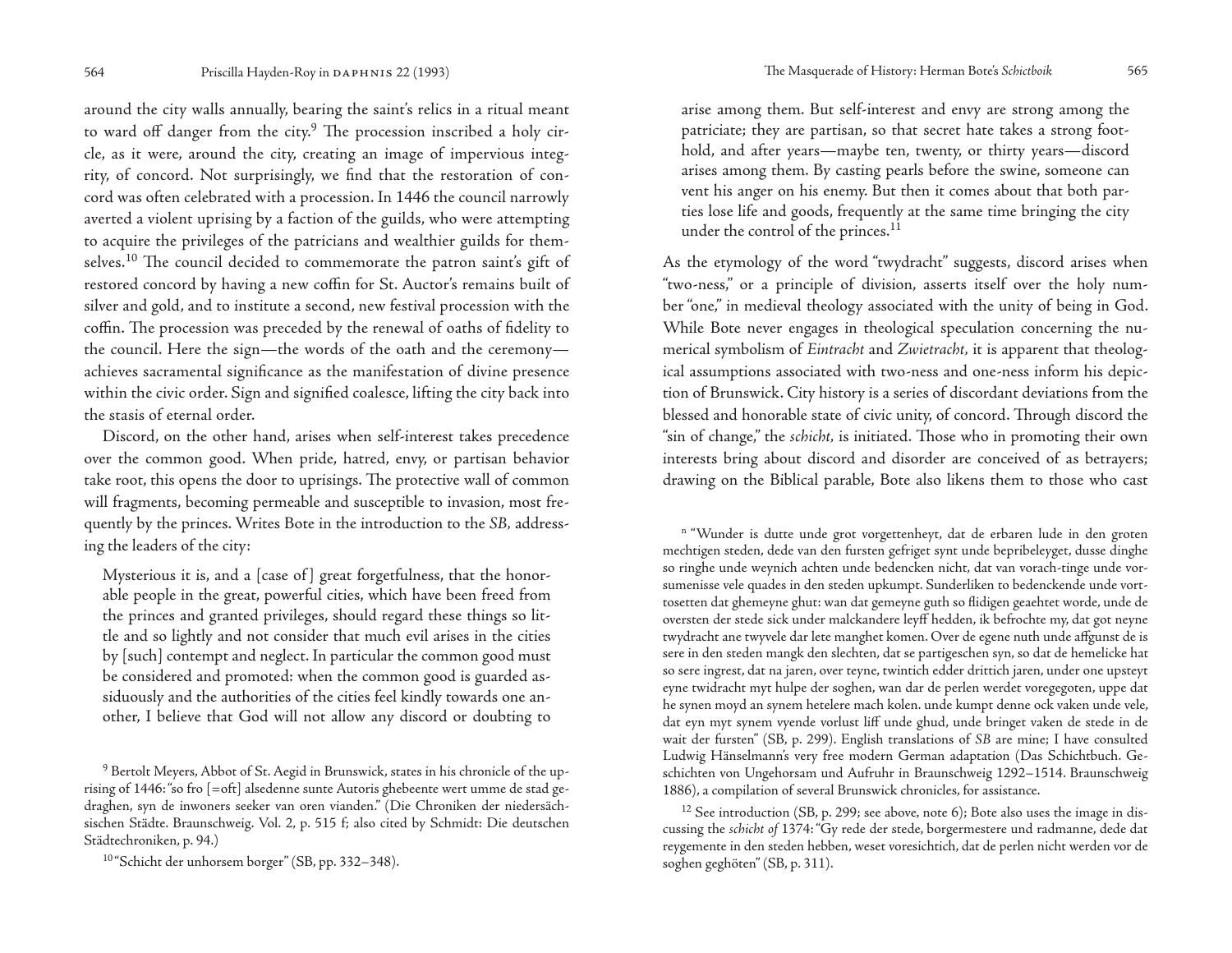pearls—the city order—before the swine.12 In other parts of the *SB* Bote compares them to the Jews who betrayed Christ.13 Nor is there any doubt in Bote's mind as to what force inspires this sin. In the first *schicht* he writes that the devil entered the party of twelve and their guildmasters as they conspired against the council to turn control of the city over to the Welfian Duke Henry.<sup>14</sup>

While Bote typically refers to the members of the council as "erbar," his preferred designation for those in opposition to the council is "schalck ."15 Interestingly, this is also the byname most frequently given to that princi<sup>p</sup>le of discord and division, Till Eulenspiegel; in both cases the term marks its bearer as a transgressor against the holy order. "Schalck" had a considerably more negative meaning at the close of the Middle Ages than it does today, as can be seen, for example, in Luther's translation of the "polluti" (Vulgate, Jer. 23:11) as "scheike," and the "serve nequam" (Vulgate, Mat. 18:32) as "Schalkknecht."16

 $13$  In the uprising of 1374 the citizens gather around councilman Til Boring's house, prior to leading him to his execution; they are "alse de jodden umme unsen heren Jhesum in Caphas huse" (SB, p. 313). In the Ludeke Holland *schicht* (beginning in 1488) the "party-brothers" gather to read together the recess just approved, which instituted the Twenty-four as an advisory body to the council. Bote describes them "alse de jodden in Cafhas huse in der stillenfridagesnacht" (SB, p. 360). See also reference to betrayal (*yorredereye*; SB, p. 394). In the Ludeke Hollant *schicht* we find an interesting twist: when the inner council (*kokenrad*) is too casual about the threats coming from Hollands party, Bote exclaims, "O Judas, wu vorredestu dinen heren!" (SB, p. 354). Here the city itself becomes the analog to Christ; it is being betrayed by the *kokenrad.* Cf. Schmidt: Die deutschen Städtechroniken, p. 78, who observes this same diction ap<sup>p</sup>lied to territorial princes who threaten the city order.

<sup>14</sup> "To sunte Michaelis dage vor de duvel in dusse twolffe unde ore gyldemestere, unde worden des to rade, dat se wolden hebben eynen huldigen heren. Unde gyngen sammeliken hen to dem hertogen in de borch, so dat se sick myt hertogen Hinrike vorbunden unde vorstrickeden" (SB, p. 304 f). On the demonization of protest movements, see Ehbrecht: Bürgertum und Obrigkeit, p. 280.

15 "Dusse blotgirigen schelcke" (SB, p. 377); "so hedden de schelcke alle myt dem stricke betoghen worden" (SB, p. 396). Bote also coins the word "schalckkrangk" (SB, p. 461), meaning feignedly ill. This association of schalck with dissimulation and masquerade will figure importantly in the discussion below.

<sup>16</sup> Hans Wiswe: Sozialgeschichtliches urn Till Eulenspiegel II. Eine Nachlese. In: Eulenspiegel-Interpretationen. Der Schalk im Spiegel der Forschung 1807–1977. Ed.

Because change is conceived as deviation from an ideally static order anchored in the divine will, Bote must impose a narrative structure of banishment and restoration onto the material in the SB. The state of concord cannot incorporate into itself historical change or development. The *schichten* can interrupt timelessness; history sporadically invades eternal stasis. But the chronicler's task is to relate how again and again the city is drawn out of the medium of time and restored to an eternal order. The narrative of restoration interferes to varying degrees with Bote's treatment of his material. The most frequently cited case of this interference is at the end of the very significant *schicht* of 1374.<sup>17</sup> The uprising the bloodiest in the *SB*—is considered today a landmark in Brunswick constitutional history, since it brought about a lasting change in the make-up of the council. Permanent representation from the guilds was established; the new council also restricted the practice of cooptation by the patricians and more prestigious guilds.<sup>18</sup> But according to Bote the *schicht* comes to an end when the council was restored, "so tovoren was" *(SB,* p. 317; "as it had been previously"). Restoration of the old order is the required telos of Bote's *schichten,* since "history" is synonymous with "uprising," the history ends only with the end of the uprising, with the restoration of the holy, eternal order.

#### II

How, then, does Bote conceive of the mechanism of discord? If concord is constituted in perfect signification, then discord arises with the possibility of a false sign, of masquerade. "Me schal so eynen nicht holden so me one suth" *(SB,* p. 394). Don't judge by appearances—thus Bote introduces his

Wemer Wunderlich. Munich 1979, pp. 176–178; see also Wemer Wunderlich: "Till EulenspiegeF. Munich 1984, pp. 79–85.

<sup>17</sup> Already Ludwig Hänselmann noted that Bote's statement was incorrect (SB, p. 317, n. 7).

18 Matthias Puhle: Die Braunschweiger 'Schichten' (Aufstände) des späten Mittelalters und ihre verfassungsrechtlichen Folgen. In: Rat und Verfassung im mittelalterlichen Braunschweig. Festschrift zum 600jährigen Bestehen der Ratsverfassung 1386– 1986. Braunschweig 1986, pp. 237–251, here pp. 240–246.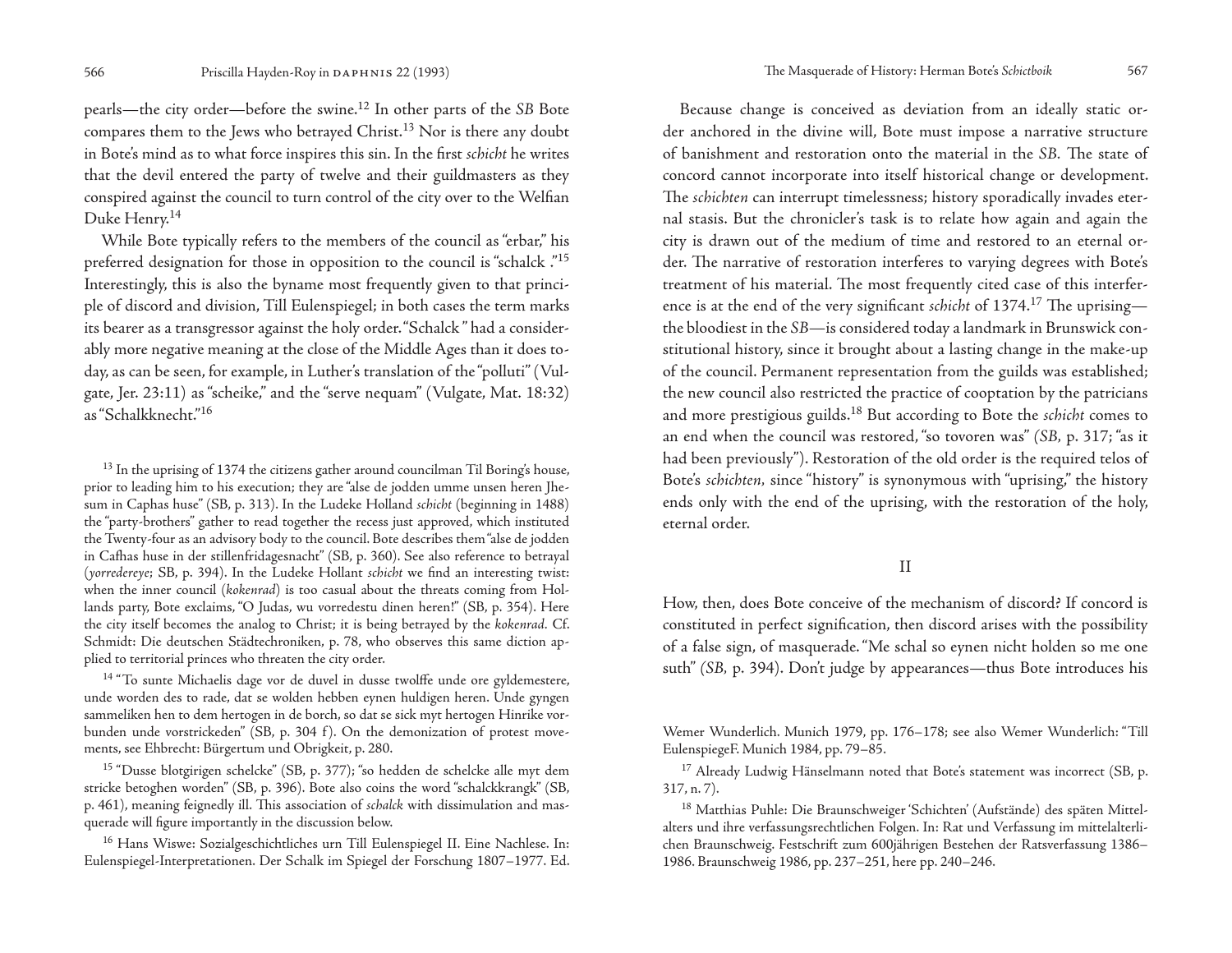discussion of the barkeeper Ludeke Erekes, a man known for his loyalty to the council, but who then became involved with two others in a conspiracy against the council. Mistaken identity, or the disjunction between sign and signified, consistently triggers the invasion of history into the holy order. The presence of an imposter destabilizes the relationship between sign and signified by challenging the established order's monopolistic claim to proper signification. For the narrator there is never any question that the imposter's signs are false, indeed recognizably so. But the temporary dis<sup>p</sup>lacement of signs in the historical interludes of the *schickt* is able to occur because of the semiotic confusion generated by the imposter. In the Ludeke Hollant *schicht,* for example, Bote compares the city to a foolish ass that deposes its true leader, the lion, from the throne, and replaces him with an imposter, the cat. While the cat may resemble the lion in its shape, says Bote, it is very unlike him "in its nature, its strength, and in its nobility."19 But because the imposter bears a passing resemblance to the legitimate ruler, his invasion of the city order is at least temporarily successful. The reference to the cat alludes to the main actor in the *Schicht,* Ludeke Hollant, the spokesman for the group of twenty-four guildsmen who gradually take over the powers of the council. Hollant was a member of the furrier guild, which was traditionally represented by a cat. Bote relates that at the height of his power Hollant received a coat of arms from the Welfian Duke William, after which he considered himself to be descended from the royal house of David. Notes Bote bitterly: "de kattenkoppe mochte he do nicht mer seyn" *(SB,* p. 376). For Bote, Hollant's signs of nobility are false, merely covering over his true cat/furrier being. Bote's social conservatism is evident here: one's social status is equivalent with one's true being. Changes in status wrought through history (*schichten*) are conceived as false signs, mere temporary cloaks obscuring one's true being, which will present itself as a true, concordant sign only when the old, eternal order is restored.20

<sup>19</sup> "Ach du grave slyme essele, du dumme kumpan, drifst du deck sulven uth dynem wesende in de vorbistemisse und heipest der katten uppe dynes koniges stol, des lauwen, boren. Wuwol dat du so mendest, dat de katte dem lauwen gelick were an itliken ledematen, dat is wol so, over se sint gelick in ytliken dingen, sunder gar ungelick in der natur unde an der starcke unde in deme eddeldome" (SB, p. 349).

Reading the *SB* leads one to suspect that the deliberate creation of semiotic ambiguity constituted the incipient phase of political resistance and change. In a world where the repetition of ritual served to anchor again and again the temporal order in an eternal foundation, the Imitation of these rituals and Symbols by the "unholy," those not vested with privilege, constituted a challenge to authority. Generally, the first action taken by a resisting group was to swear an oath among themselves. $^{21}$  This immediately created a crisis of legitimacy: for by imitating/repeating the oath-taking process, one put forward an alternative *Recht,* and *Recht* itself became ambiguous. Resistance groups frequently underscored this state of ambiguity by engaging in symbolic imitations of privileged ritual. In the first *Schicht* (1292) Bote discusses an uprising by the guildmasters, who, after swearing allegiance to their cause for a ten-year period,22 formed a twelve-man body which gradually usurped the functions and powers of the council. As a first step towards prociaiming their le<sup>g</sup>itimacy, the Twelve established a regular meeting place, the "Pallas," which served as an imitation *Rathaus.* Writes Bote: "dar gingen se uppe to rade unde to richte" *(SB,* p. 302; "they went up there to counsel and to judge"). After the Twelve had been in power for some time, the day of St. Auctor's festival arrived. The ritual procession, in which council and clergy processed together with Auctor's remains, traditionally was followed by the councilmen's feast. The Twelve decided to hold an imitation feast, "dem Rade towedderen," writes Bote, and to make the offense entirely clear, they also fished in the waters reserved for the council.<sup>23</sup> When the council then came to them in their "Pallas," requesting "in a humble

 $20$  When decrying Brunswick's folly in exchanging the lion for a cat, note that Bote says "du [drifst] deck sulven *uth dynem wesende* in de vorbistemisse" (SB, p. 349, emphasis mine)—here Bote clearly associates "being" with the old order.

21 See SB, pp. 302, 334, 352. Cf. Ehbrecht: Bürgertum und Obrigkeit, p. 280.

22 "So makeden de gyldemestere under sick eynen bunt unde vorstrickinge myt loften unde eden, teyn jar langk eyn by deme anderen to blyvende" (SB, p. 302).

<sup>23</sup> "Do kernen de gildernester rnyt oren twolffen unde beiden ore sunderlike laghe dem Rade towedderen, unde Stegen in des Rades watere unde leten darinne fysschen, unde slogen rum up, unde wur se dem Rade konden wat towedderen don, dat deden se myt erneste unde frevele" (SB, p. 302).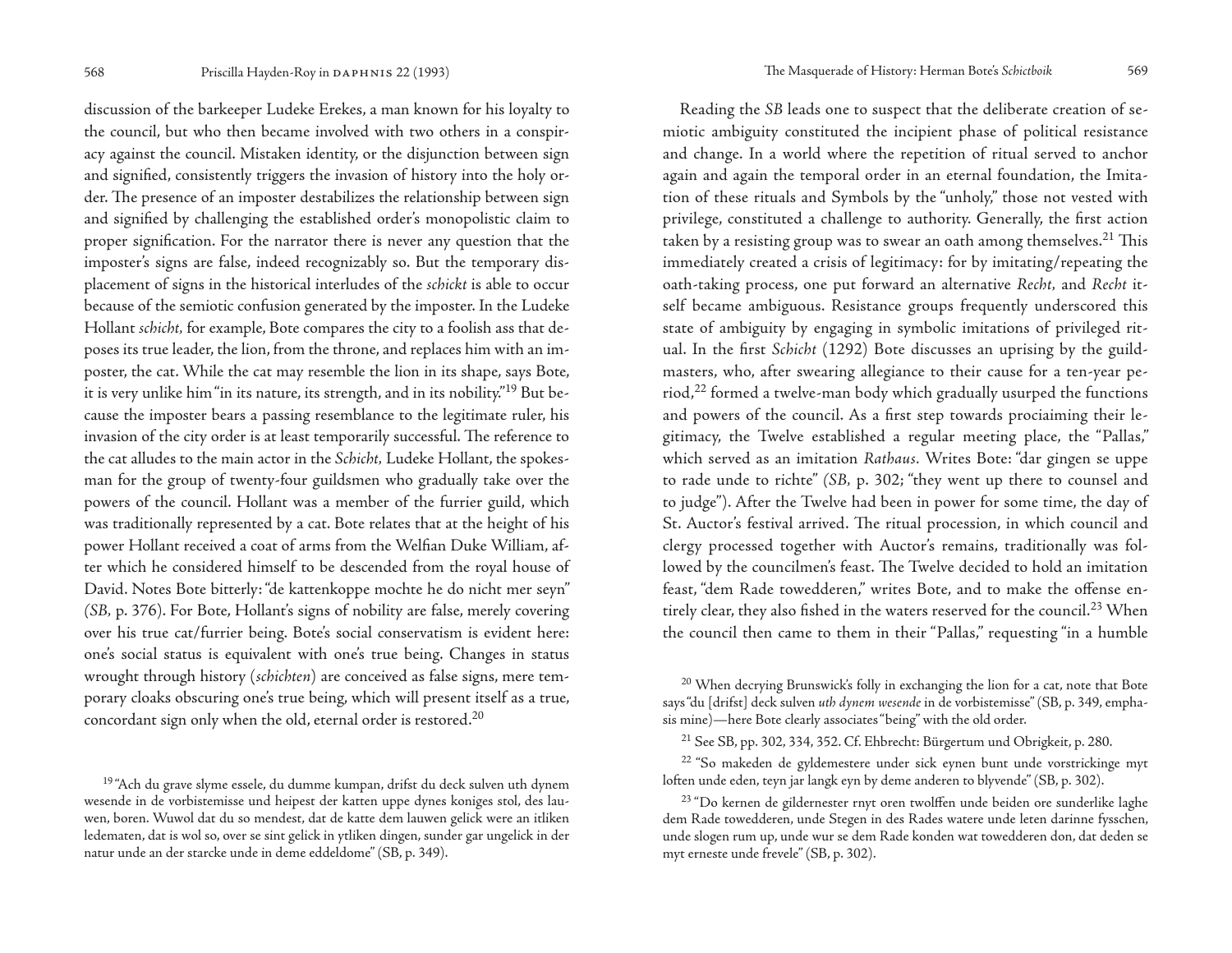and friendly manner," writes the ever-partisan Bote, that the two groups should advise in concord—"wente twigerleyge rad, eyn tigen den anderen, dat brochte nicht ghudes in" (*SB,* p. 303; "for two councils, one against the other, would come to no good"), the Twelve protested, "neyn neyn! sie wolden so oren pallas nicht laten" (55, p. 303; "no, no, they didn't want to leave their Pallas"). They weren't about to give up this symbolic challenge. On the contrary, they promptly upped the ante by electing their own bur<sup>g</sup>hermaster and scribe, and creating their own seal.24

Resistance manifests itself here in the non-sanctioned reiteration of holy signs, creating ambiguity, a state of semiotic flux, that makes the oath-inscribed city porous and susceptible to invasion and replacement of one symbol-bearer by another. The forms of resistance in this *schickt* range from the carnivalesque imitation feast—all the way to imitation *Rathaus, Bürgermeister,* and seal. But the underlying structure of symbolic doubling is common across the scale.

It is interesting to note here the parallel structure in the *TE* episodes. Typically Till invades the normal order by means of masquerade: he pretends to be something he is not, and very often his prank rests on a sort of verbal masquerade. Promising, for example, to sift flour in the moonlight, as his master, the baker, has instructed, he proceeds to hold the flour sifter out the window, letting the flour fall—in the moonlight, to be sure—onto the muddy courtyard. Only after the damage is done, is it clear that Till was an imposter, at which point the baker banishes the *schalck* from his premises, and order is restored.<sup>25</sup> Bote based one of the Till episodes on an occurrence also reported in the *SB,* and we see here again how imitation is used to provoke and challenge authority. In the *SB* incident,<sup>26</sup> a conspiracy has been formed against the council. The conspirators have created their own symbols of authority, including a banner bearing the image of a rabbit. Ernst Bock, a supporter of the council, decides to humiliate the conspirators. He catches a cat and sews over it the skin of a rabbit. He

<sup>24</sup> "Unde satten do unde koren egen burmestere, egen schrivers, egene seggele" (SB, p. 303).

25 TE, pp. 60–62.

26 SB, p. 340.

then lets the imitation rabbit free near to where the conspirators are convening. They are fooled, and chase eagerly after the "rabbit". They recognize their error only as the terrified cat, meowing pitifully, seeks refuge from its pursuers by climbing a tree. The conspirators are angry. They realize the prank was designed to shame them, they are convinced that the burghermasters were responsible, and agree to pursue their seditious plans with renewed vigor. In the *TE* prank,<sup>27</sup> Bote intensifies the problems of masquerade, false identity, and symbolic ritual. He sets the prank in Leipzig in the carnival season, the night before Lent was to begin. The furrier guild was planning a traditional pre-Lenten feast, a ritual anchored both in the religious calendar and in the social life of the guild itself. Till decides to <sup>p</sup>lay a prank on them, in order to pay them back for what he considered to be unfair treatment by a furrier in Berlin. He knew that the furriers were particularly keen on eating wild game at their feast. In the spirit of carnival, Till dresses up as a peasant, and in this masquerade sells the cat—also in costume—to the unsuspecting furriers. When the identity of the cat becomes apparent, the furriers determine to kill the culprit who had so insulted their honor. But Till's masquerade saves him. Writes Bote, "Aber Ulenspiegel het sein Kleider ußgezogen und sich verandert, das sie ihn nit kanten."28

In both the *SB* and the Till episode, masquerade serves as a means of threatening honor. The facsimile invades and pollutes the symbolic ritual of the group. If the group itself can be fooled by the facsimile, this calls into question the reliability of their symbols. The possibility of a double, an imitator, makes the group's honor, its legitimacy within the city order defined by *Recht,* ambiguous. For this reason both the conspirators in the *SB* and the furriers in *TE* are resolute in identifying and punishing the prankster. His punishment would remove the ambiguity by establishing the illegitimacy of the prankster, thereby restoring the group's honor and the validity of its symbols.

27 TE, p. 160 f. 28 Ibid., p. 161.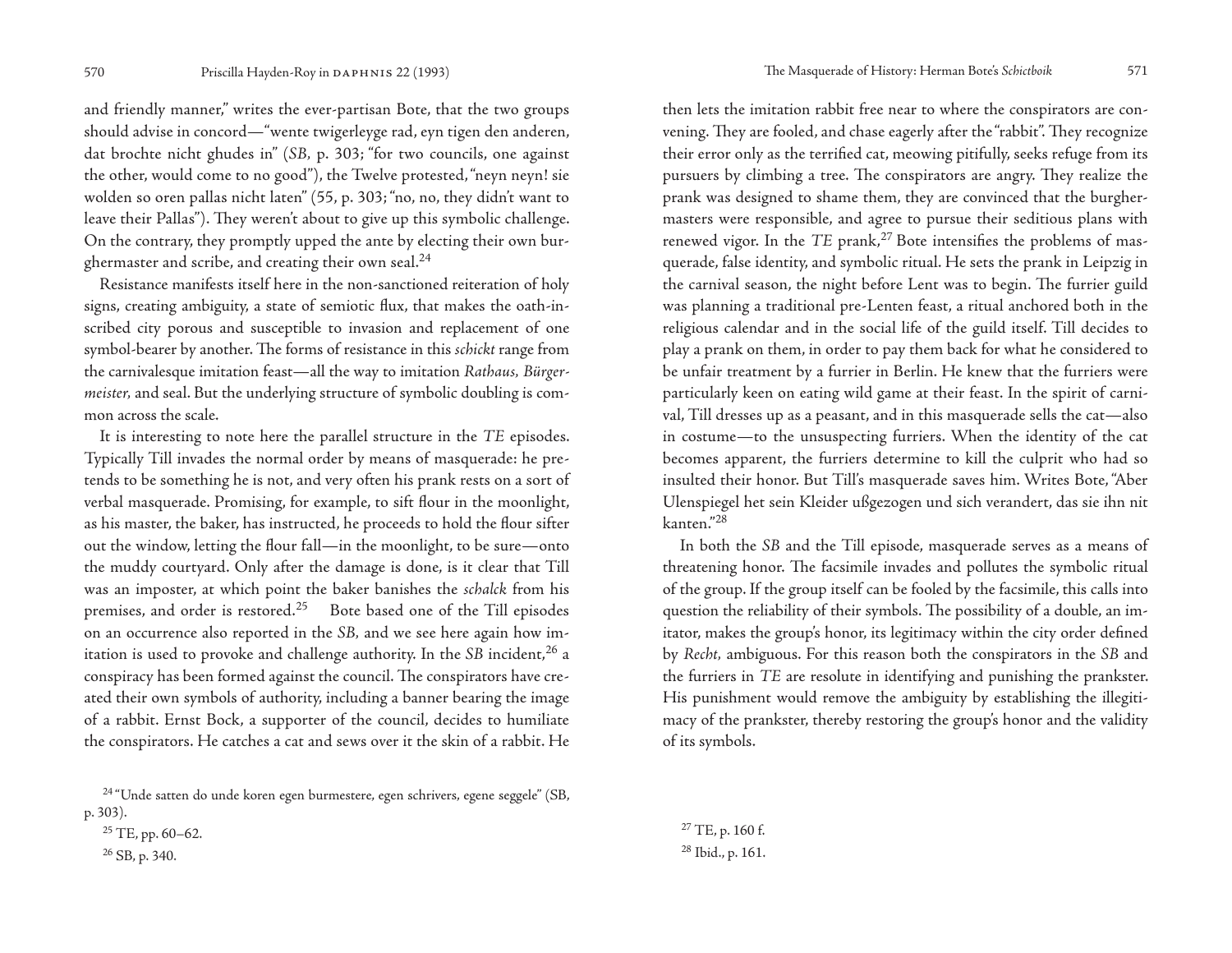It is no accident that Bote would set the Till prank, which depends on multiple masquerades, in the carnival season. In carnival we find the problem of signification being dramatized within the closely confined parameters of a festival, of playful or non-serious behavior. Carnival creates a moment of ambiguous signification when citizens don devils' masks and create a world upside-down. Because carnival was closely controlled, it did not generally represent a threat to order. But in the *SB* it is clear that the moment of semiotic flux created by carnival could be exploited by those wanting to challenge *seriously* the city's order.

In the *Schicht* of 1446,<sup>29</sup> a group of the guilds, chiefly the drapers, potmakers and furriers, joined together with some of the patricians in opposing the council. The conspirators engage throughout the *schicht* in carnivalesque actions designed to provoke the council, but at the same time sufficiently playful that the perpetrators can maintain their innocence. Bote notes that the first thing the conspirators did as a way of firing up enthusiasm for their cause, was to hold a feast and to run through the street wearing devils" masks (*schoduvel lopen*)*,* a practice common in Northern Germany at carnival and before Christmas.30 Later they created a general uproar in the city by dancing between clothframes and clattering with their spinning wheels (*wulbogen*)*,* beating on pots, and "making such a racket throughout the city, that no one could hear (anything else)".<sup>31</sup> In the midst of the turmoil the conspirators voiced their criticism of the city order:

And many of the party brothers, especially the potmakers, took up rakes and hoes, ran with them into the streets and cried that they would tear up the hops; the gardeners should plant cabbage so they could buy a lot of it for a farthing. The other group called out that the Einbeck beer was too expensive; its price should be lowered to make it affordable for the poor people, and the poor people should get as

good beer as the rich, otherwise they would hack the kegs in the beer cellars to pieces.32

But they restricted their rabble-rousing to the nighttime, where the darkness masked their identity, and when reprimanded by the authorities, their excuse was, "We did nothing wrong and wished to harm no one."33 Outside the context of carnival, carnivalesque behavior represented a potential threat to the city's order. Masquerading as masquerade, the conspirators could provoke the council and at the same time point to the masks, the carnivalesque paraphernalia, and claim they meant nothing serious by it.

By the time carnival arrived, the council had a real cause for anxiety, as word had spread that the conspirators had formed a plan to overthrow the council. As mentioned earlier, they had made a banner depicting a rabbit. The plan was to cry out, "Hu hase hu" (SB, p. 337), as they proceeded to throw out the council. With the city on edge, the conspirators took advantage of the carnival season to express yet another ambiguous challenge to the council. The servants (*knappen*) of the conspiring guilds fixed paper tags onto the hats of the girls with whom they went dancing through the streets of Brunswick. On the tags were painted little axes, beneath which was written, "Ick hauwe, ick hauwe" (SB, p. 338). The blacksmith servants, whose guild was loyal to the council, felt particularly insulted by the slogan and decided they would pay back the offense. They, along with the cobbler servants, hid axes and knives under their cloaks, <sup>p</sup>lanning to ambush the dancers as they came by and "chop and stab, so that the rhymes with the axes should fall off them."34 It never came to

32 "Ock vele der pertiebrodere, sunderliken de beckensleger, de nemen hercken unde krauwele, unde lepen darmede uppe der strate unde repen: 'se wolden de röden uthriten unde de hoppenrancken, de gardeners scholden dar kol planten, dat se vele koles konden vor eynen ferling kopen.' de ander pert de repen: 'dat Embeckes beer dat were to dure, me scholde dat mynner setten, dat arme lude ok Embeckes beer drincken konden, unde me scholde dem armen so ghut beer tappen alse dem riken, edder se wolden de vate in dem beerkelre entwey hauwen'" (SB, p. 337).

33 "Se en hedden nicht quades vorhanden unde wolden neymede neyn leyd don" (SB, p. 337).

<sup>34</sup> "So wolden se uppe den dans hauwen und steken, dat one de rym myt der barden scholde entvallen" (SB, p. 338). The German is ambiguous: "myt der barden" could modify "rym"; it could also be understood adverbially: "so that with axes the rhymes

<sup>29</sup> SB, pp. 332–348.

<sup>&</sup>lt;sup>30</sup> SB, pp. 332, 336; see Grimm: Deutsches Wörterbuch. Vol. 8, "schauteufel," p. 2378.

<sup>31 &</sup>quot;Se [...] lepen schoduvel unde danseden in den lakengespannen, unde snarden myt den wulbogen, unde de beckenslegere snurden unde schurden myt den becken, dat belderde de stad dorch dat neymet horen konde" (SB, p. 336).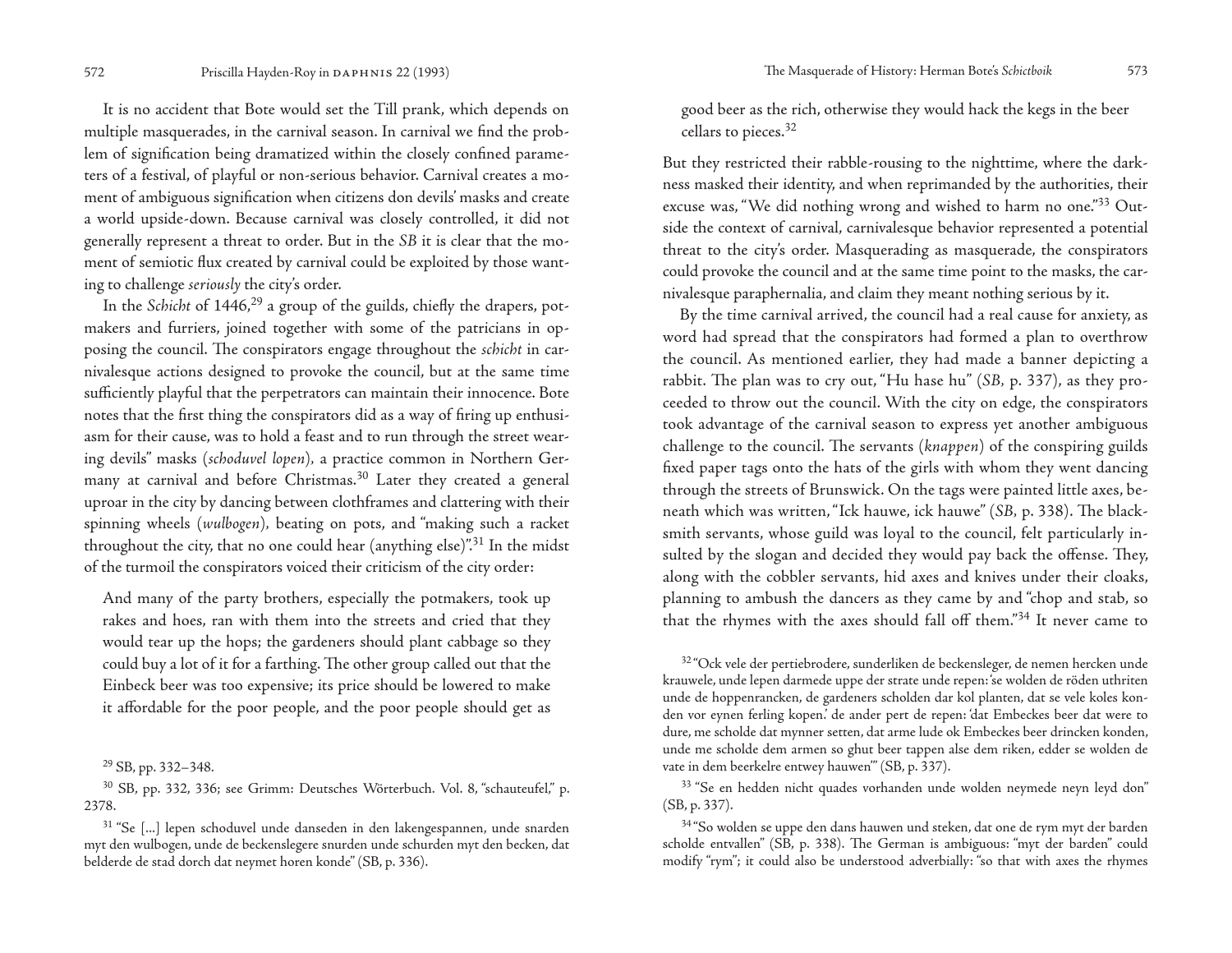blows that night between the two groups, because the guildmasters of the blacksmiths and cobblers, having gotten wind of the planned ambush, informed the burghermasters, who came and requested the servants to let the others dance.<sup>35</sup> The servants then were "obedient",<sup>36</sup> notes Bote, and went their separate ways.

The incident illustrates well how carnival offered opposition groups an opportunity to express their challenge to authority. The challenge of the little painted axes hangs in the balance between serious and non-serious discourse, depending on whether one "reads" it as masquerade, a playful sign with no serious signification, or as a serious sign anticipating a violent deed. But in its very ambiguity the masquerade opens a channel for invasion and violent upset. The response of the smiths and cobblers illustrates how this invasion could take place. The council averts violence by defining the action of the conspirators strictiy as play: "Let the others *dance,*" is their order to the smiths and cobblers.

The smiths and cobblers did not let things rest here, however, and came up with a plan to insult the conspirators as they felt they had been insulted. Again the preferred method is imitation: they, too, pinned slogans on their caps, such as: "Now you're wearing rhymes, soon you'll be tending swine," or, "I huff, I puff."<sup>37</sup> And when the time came to celebrate the next feast, the cobbler and smith servants decided they would wear the slogan "blode hase" (*SB,* p. 339; "stupid rabbit") pinned to their sleeve as they danced the sword dance in town. The sword dance traditionally was associated with both masquerade and rowdiness: the carnivalesque situation of ambiguous signs provides the opportunity for oppositional po-

should fall off them." The blacksmiths thus devised a punitive prank that was grafted onto the carnivalesque slogan of the conspirators: their painted axes are replaced by real axes, which do not just say "I hack, I hack," but actually do it.

35 "De [mestere van den smeden unde schomekeren] ginghen to den borgermesteren unde seden one dusse dinghe, unde ginghen hastigen semptliken to dussen smeden unde schoknechten, unde beden se demodigen, dat se tofreden weren unde leten se dansen" (SB, p. 338).

<sup>36</sup> "De knechte weren behorsem unde gingen enwech unde leten se dansen" (SB, p. 338).

37 "Nu drage gy ryme, hima hode gi swine"; "Ick puste, ick blase" (SB, p. 338).

litical expression. Again the council intervened, fearing that an uprising would occur, which the conspirators would use to seize power. They forbade the sword dance, and again the cobbler and smith servants were "obedient," writes Bote.<sup>38</sup>

The authorities in medieval Brunswick carefully regulated carnivalesque activities because of their potential to spawn disorder.<sup>39</sup> This is because disorder begins, as we have seen, when order, the relationship between sign and signified, is destabilized or threatened. Imitation of symbolic ritual or the masquerade of carnival creates this moment. A shift in power can occur if the masquerade can displace the original sign and claim legitimacy for itself: it then becomes "serious," and the original sign is banished or destroyed. In Bote's preferred narrative of restoration, such shifts in legitimacy do not occur: the old order always is eventually restored, the impostors always unmasked and banished. The dissidents are by nature incarnations of Till Eulenspiegel, whose only intent is to disrupt and perpetrate *Eulenspiegelei,* acts of violence against a holy order.

#### III

Ultimately the defense of the council Bote puts forward in the *SB* begins to undermine the corporative structure of the city based on the voluntary oath. Let us consider again the uprising of 1446, the *"schickt* of the disobedient burghers". Bote introduces this *schicht* with the following animal analogy:

O what a bad shepherd is he who allows the insidious wolf to run among his animals, where he brings them to ruin and kills them. O you thoughtless shepherd! Don't you know that a wolf is never a good sheepdog? He's a thief and a robber, and has no regard for the sheep,

38 "Also weren de knechte dem Rade behorsem unde leten oren dans na" (SB, p. 339).

<sup>39</sup> Interestingly, Bote notes that under Ludeke Hollant's regimen all masquerade and rowdiness was forbidden, including during carnival, because the regime feared an uprising (SB, p. 369). The implication is that Hollant's regime was so weak (and so close itself to being a carnivalesque "world upside-down") that it could not contain the potential disorder of carnival.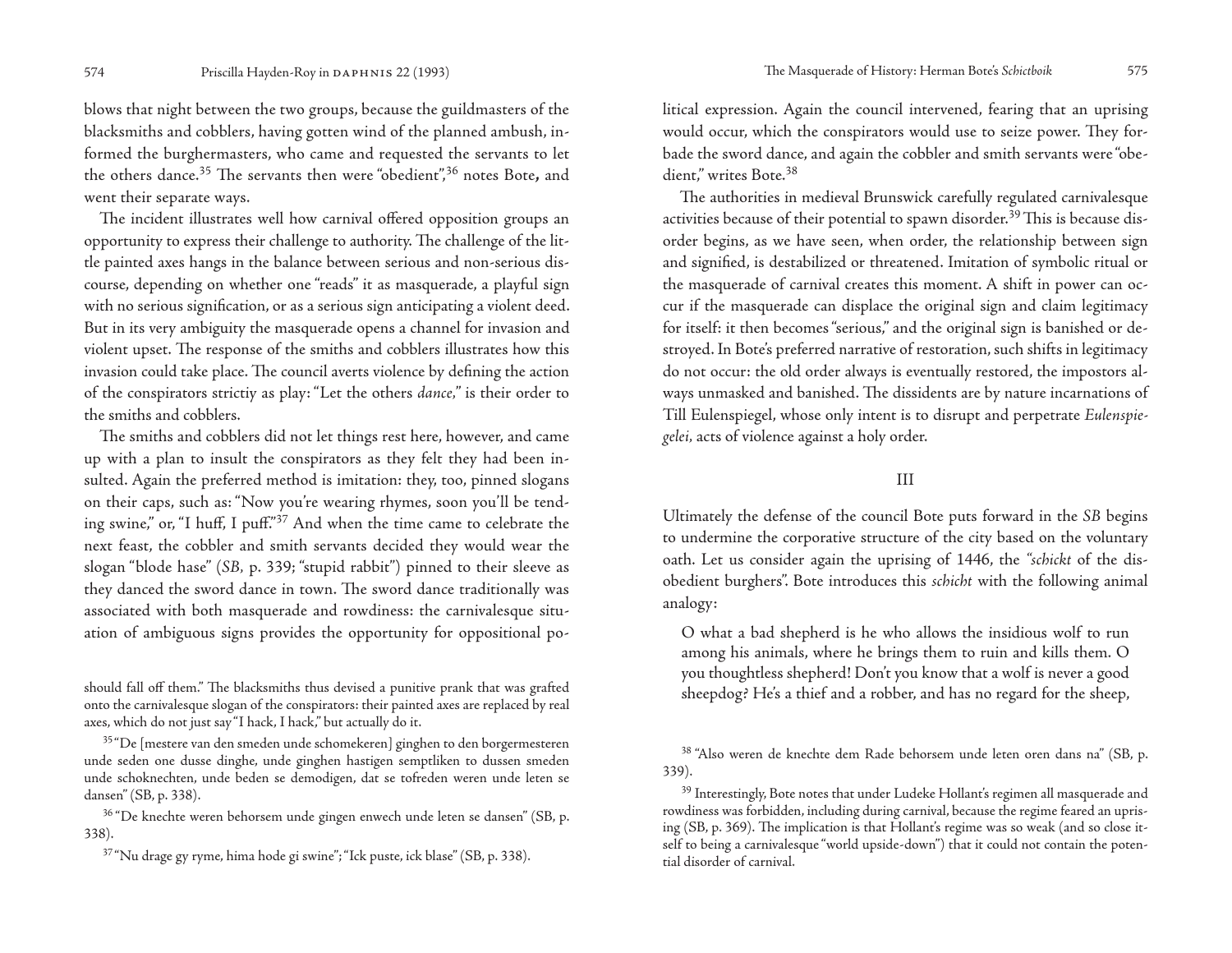that they are useful and good for people and the world. Sheep and other animals are tended badly by wolves, although it often occurs in the cities that wolves are put in with the sheep and allowed to run about like a sheepdog. Thus the city comes to eternal ruin, because the wolves become so vicious that they destroy and kill sheep and shepherd. For this reason, you leaders of the city, be careful and hold your subjects under force, and do not allow them free will, because free will and unpunished misdeeds turn subjects into clever, biting wolves. Do not believe the oaths and vows of the common person. They are like the tame wolf, who's not so tame after all: his father's nature still motivates him. And if the burgher is not held under force and within the regimen, this leads to a disobedient burgher.<sup>40</sup>

Bote draws his analogy of the wolves and the sheep in all probability from the New Testament reference to wolves as false prophets: "Beware of the false prophets who come to you in sheep's clothing, but inwardly they are ravenous wolves" (Mat. 7:15). Those who threaten the rule of the council are by definition dangerous impostors; again we see Bote's conservative view of the social order in identifying the city rulers as "shepherds"—legitimate rulers—and all pretenders to their power as wolves in disguise. Bote proposes that the legitimate order can be maintained only through force; granted any "free will," their subjects immediately will try to overthrow the regimen. Any appearance of orderliness on the part of the subjects is just that—mere appearance, a false sign obscuring but superficially the true sig-

<sup>40</sup> "Och, wat is dat eyn bose quat herde dede den sluperen wulff let lopen motwilligen mangk sin fee, dat he dat vorder ve unde to dode make. O du lose herde, weystu nicht, dat de wulff neynghut schaperhunt en is? he is eyn deyff unde eyn rover, unde achtet nicht de schape, dat de deme mynschen unde der weride nutte unde ghut don. Myt wulffen wart offel gehot noch Schape efte ander ffe, wuwol dat yd vaken schud in den steden, dat me de wulffe set by de schape unde let se darby lopen alse schaperhunde. So kumpt denne de stad darvan in ewich vordarff, wente de wulffe werdet so overdadich, dat se de schape unde den herde tosamede vernichtet unde to dode bringen. Hirumme, gy oversten der stede, weset vorsichtig unde holdet juwe undersaten in dwanghe, unde latet one nicht oren frigen willen, wente de frige wille unde ungestraffet offeldat de maket uth den undersaten slubetsche wulffe. Lovet neynen meynen luden noch ede unde loffte, se sint alse de tarne wulff: de is so sere nicht geternet, synes vaders art dat roret one. unde wan de borger nicht in dwange sin unde in reygemente, dat maket ungehorsem borger" (SB, p. 332).

nification, the true being of the subject. By nature "untameable," their rapacious character must express itself once the strictures of force are lifted. For this reason Bote argues that the oaths and vows of the common peo<sup>p</sup>le—and by them he must mean here all those excluded from rulership are unreliable. They are false signs, masquerade, *Eulenspiegelei*. To trust them is as foolish as trusting Till's ambiguous language: it inevitably leads to destruction.

In his determination to provide the council with unshakable legitimacy, Bote is forced to drive a wedge into the original foundation of city order, the oath. Traditionally the oath played a critical role not only in the maintenance of city order but also in changing it. Ehbrecht has argued that the uprisings in late medieval Hanseatic cities probably constituted a legitimate form of civic dialogue and change.<sup>41</sup> They seem to follow predictable patterns, including oath-taking and public demonstration in the form of the "banner-loup". Schilling has suggested that the uprisings were understood to be a return to a "gemeindlich-genossenschaftliche[r] 'Urzustand'" necessitated by what the citizenry considered a constitutional breach on the part of the council:

Die politische Gewalt lag während dieses Urzustandes wieder bei der Gemeinde. Ja, indem die Bürger—häufig auf Glockengeläute hin— "wehrender Hand," d.h. bewaffnet, auf dem Marktplatz zusammenliefen und sich gegenseitig einen Eid schworen, konstituierte sich die bürgerliche Gemeinde neu im Wehr- und Schwur verband.<sup>42</sup>

But this shift of authority away from the council is precisely what Bote believes must be avoided. His solution, to disqualify the oath of those socially excluded from council membership, insures that resistance to the *oversten* never gains legitimacy.

With this conclusion, however, the notion of a divine civic order seems to be yielding to a more secular notion of order perpetuated through

41 Bürgertum und Obrigkeit, pp. 282–284.

42 Heinz Schilling: Gab es im späten Mittelalter und zu Beginn der Neuzeit in Deutschland einen städtischen "Republikanismus"? In: Republiken und Republikanismus im Europa der Frühen Neuzeit. Ed. Helmut Koenigsberger. Oldenbourg 1988 (=Schriften des Historischen Kollegs 11), pp. 101–143, here p. 111.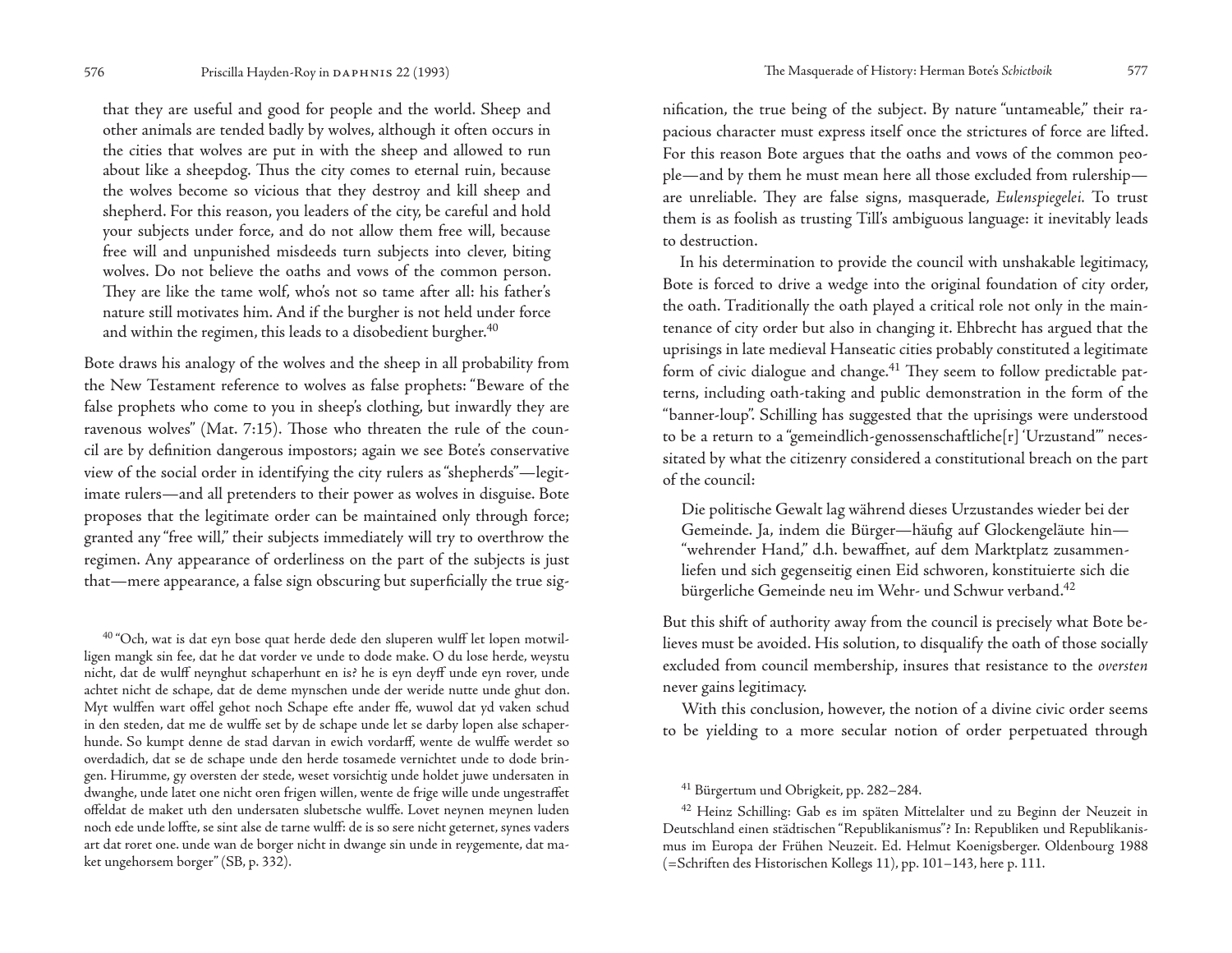force.<sup>43</sup> For the state of concord has been redefined: no longer the harmonious integration of sign and signified, it now is necessarily tainted by the presence of unreliable oaths, of *Eulenspiegelei*—which we know to be the mark of *schichten,* and of history itself. Concord has become mere appearance, the forceful imposition of law and obedience onto an essentially discordant citizenry. While appealing to the traditional, divine source of le<sup>g</sup>itimacy, at the same time Bote supports a more modern view of authority within the city, a view that appeals to princely power for its model.<sup>44</sup> In so doing he offers a means for preserving the city's order *within* history.

Bote was apparently unaware of this inner contradiction in the *SB.* But it comes dose to the surface of his consciousness, I believe, in the narrative form Bote finally gave his work. After having related the *schichten* in accordance with his absolute moral/theological categories, Bote then wrote an appendix, "Von der pagemunte,"<sup>45</sup> in which he explains the financial causes of discord in Brunswick. "Von der pagemunte," considered to be a peculiarly "modern" part of the *SB,* discusses roughly the same

<sup>43</sup> Recent historical studies have found a development of the concept of the council as *Obrigkeit* in many German cities in the late medieval period, including in Brunswick. See Ehbrecht: Bürgertum und Obrigkeit, pp. 275–302. Ehbrecht has argued that this development is reflected in Bote's SB (Die Braunschweiger 'Schichten'. Zu Stadtkonflikten im Hanseraum. In: Brunswiek 1031 Braunschweig 1981. Die Stadt Heinrichs des Löwen von den Anfängen bis zur Gegenwart. Ed. Gerd Spies. Braunschweig 1982, pp. 37–50), as has Joachim Ehlers (Historiographie, Geschichtsbild und Stadtverfassung im spätmittelalterlichen Braunschweig. In: Rat und Verfassung im mittelalterlichen Braunschweig, pp. 99–134; here p. 118; Hermen Bote und die städtische Verfassungskrise seiner Zeit. In: Hermen Bote. Braunschweiger Autor zwischen Mittelalter und Neuzeit. Ed. Detlev Schöttker, Werner Wunderlich. Wiesbaden 1987, pp. 119–131).

<sup>44</sup> Joachim Ehlers has observed this appeal to the old to justify the new: "Bote steht in diesem Prozeß ganz auf selten des so verstandenen 'modernen' Rates;

was er als altes Herkommen preist, ist nichts anderes als die Rückprojektion bestimmter politischer Ziele aus seiner Zeit in die Vergangenheit." (Hermen Bote und die städtische Verfassungskrise seiner Zeit, p. 128.) Bote's emphasis on "obedience" throughout the *SB,* as well as his impersonation of city authority in the form ofa lion ("Wente [=denn] eyn lauwe is eyn *konigk* aller dere" [SB, p. 349]; my emphasis) both point towards this princely view of authority.

<sup>45</sup> SB, pp. 409-450. "Von der pagemunte" ("On Currency") actually follows the fifth *schickt* (Ludeke Hollant's); Hänselmann (Chroniken der niedersächsischen Städte. time period as covered in the *SB* (it begins a little later with events in 1412), but in the form of a continuous narrative of economic history. In the transitional paragraph between the *schichten* and this economic history Bote writes:

In this book [the *SB*] I have described the discord in this city of Bruns wick. As to the cause of this discord, anyone can check this [by looking at] those places where "discord" occurs. But in particular it has also come about and is related to the penny and groschen, and how bad currency came to be circulated in Brunswick, and how the Brunswick penny thereby lost value.<sup>46</sup>

Bad currency and the Brunswick penny's loss of value again are Problems directly relating to the destabilization of sign and signified. With currency one sees most clearly how value can be exchanged: currency itself is based on the principle of exchange. The Brunswick penny was not able to compete successfully, was devalued, and the Brunswickians themselves came to prefer foreign currencies to their own. Value thus is not anchored in eternal norms, but is fluid, changing, and therefore conceivable only in historical terms. As a narrative of continuous change and exchange, "Von der pagemunte" submerges Brunswick entirely into the temporal realm; it is an historical account unpunctuated by the silences of eternal stasis between the *schichten*. The narrative of exchange forms one explanation for developments within Brunswick, the narrative of restoration another. Bote does not attempt to form a synthesis between the two narratives: they exist side by side, and are indicative of the inner contradiction within the work itself,

Braunschweig. Vol. 2, p. 278 f.) has suggested that Bote originally ended the book here at about 1510, and then added later the sixth *schickt,* "Uployp von twen schoten" (SB, pp. 451–468), which discusses events occurring in 1513–14.

46 "Eck hebbe in dussem boke geschreven de twidracht de in dusser stad Brunswick is gewesen. Wurvan unde ut wat orsake de twidracht tokam, mach eyn iderman naproven in densulften worden de de twidracht inholden, doch besonderen is se ock gekomen unde mede angehanget van dem muntepennigk unde krossen, so de quade pagemunte is to Brunswick ingestegen, unde noch deyt, unde de brunswicksche pennigk darmede gevellet is" (SB, p. 408).